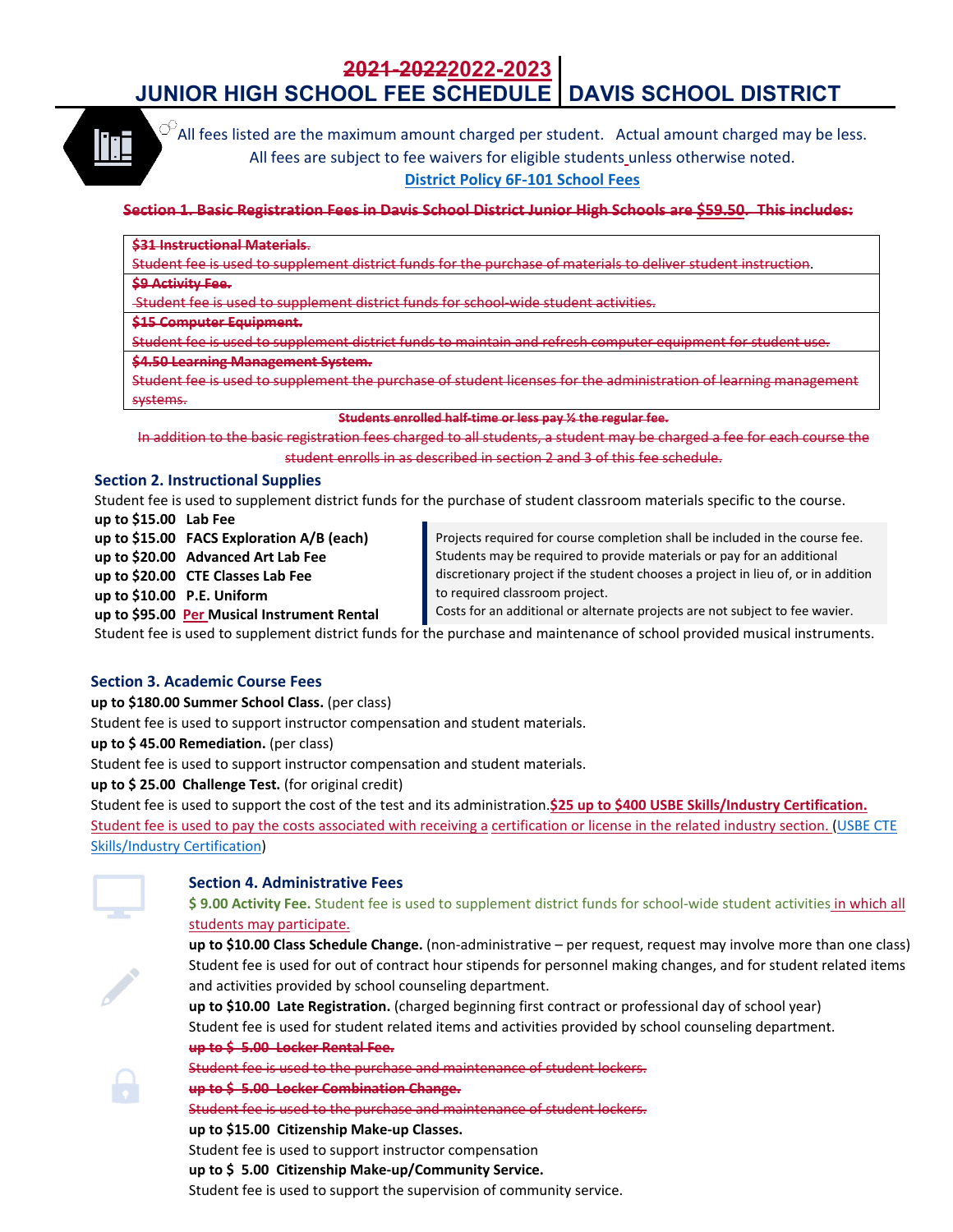# **Section 5. Publications**

Student fee is used to support the development and purchase of a yearbook, planner, or directory.

**up to \$24.00 Yearbook.**

**up to \$ 5.00 Yearbook Late Fee.** If purchased after Nov. 1.

**up to \$ 5.00 School Planner/Policy Folder.**

## **up to \$ 3.00 Student Directory.**

These items are not subject to fee waivers unless required for a student to participate in an activity, class, or program.

## **Section 6. Student Travel**

i

Travel cost per student **may not exceed \$1,000 1,200 1,400 per trip** for hotel, transportation, competition registration, food, excursions.

All request for overnight travel must be approved and comply with all requirements outlined in the District Student Travel Policy.

Extended travel requests shall be considered from junior high schools when the request is from a program endorsed by the District Teaching and Learning Department; the program is an extension of, and integral to the academic core; and the student representative(s) have won a state competition related to the program or qualify at the appropriate state level. Extended travel exists when an instructional field trip or extracurricular travel involves one or more of the following: overnight travel; destination is more than 100 miles from the Farmington Administrative Office; missed school day(s); air travel; travel out of state; team camps. Extended travel includes travel occurring during the summer or when school is not in

# **Section 7. Activity Participation Fee**

The maximum activity participation fees in section 7 of this fee schedule show specific fee maximums that have been set by the Davis School Board. Additional fees may be charged as outlined in section 8 of this fee schedule ‐ *Maximum Fee Amounts Per Student for Each Co‐curricular or Extracurricular Activity*. Fees charged shall be further described in the coach/advisor generated Activity Disclosure Statement after the team is selected and prior to collecting any student fees.

## **\$70.00 Athletic Participation Fee** for wrestling, volleyball, and basketball.

Student fee is used to supplement district funds for student athletic coaches, officials, equipment, and facility maintenance. **\$50.00 Athletic Participation Fee** for track & field.

Student fee is used to supplement district funds for student athletic coaches, officials, equipment, and facility maintenance. **up to \$35.00 Performing Arts Participation Fee.** 

Student fee is used to supplement district funds for guest instructor compensation, competition entry fees, judges, student instructional supplies, instructional equipment, and facility maintenance.

## **up to \$50.00 National Academic League Participation Fee.**

Student fee is used to supplement district funds for advisor compensation, judges, competition entry fees, and student materials.

## **up to \$60.00 STEM Competition Participation Fee.**

Student fee is used to supplement district funds for competition entry fees, student materials, and advisor compensation. **up to \$ 25.00 Career & Technical Student Organization Participation Fee.**

Student fee is used to supplement district funds for membership fees and student organization activity at the school.

## **up to \$50.00 Activity Apparel**.

Student fee is used to support the purchase of student activity related apparel.

## **up to \$ 10.00 Transportation Fee.** (per activity season)

Student fee is used to supplement district funds for student transportation costs sanctioned athletics, music, theatre, and cheerleading.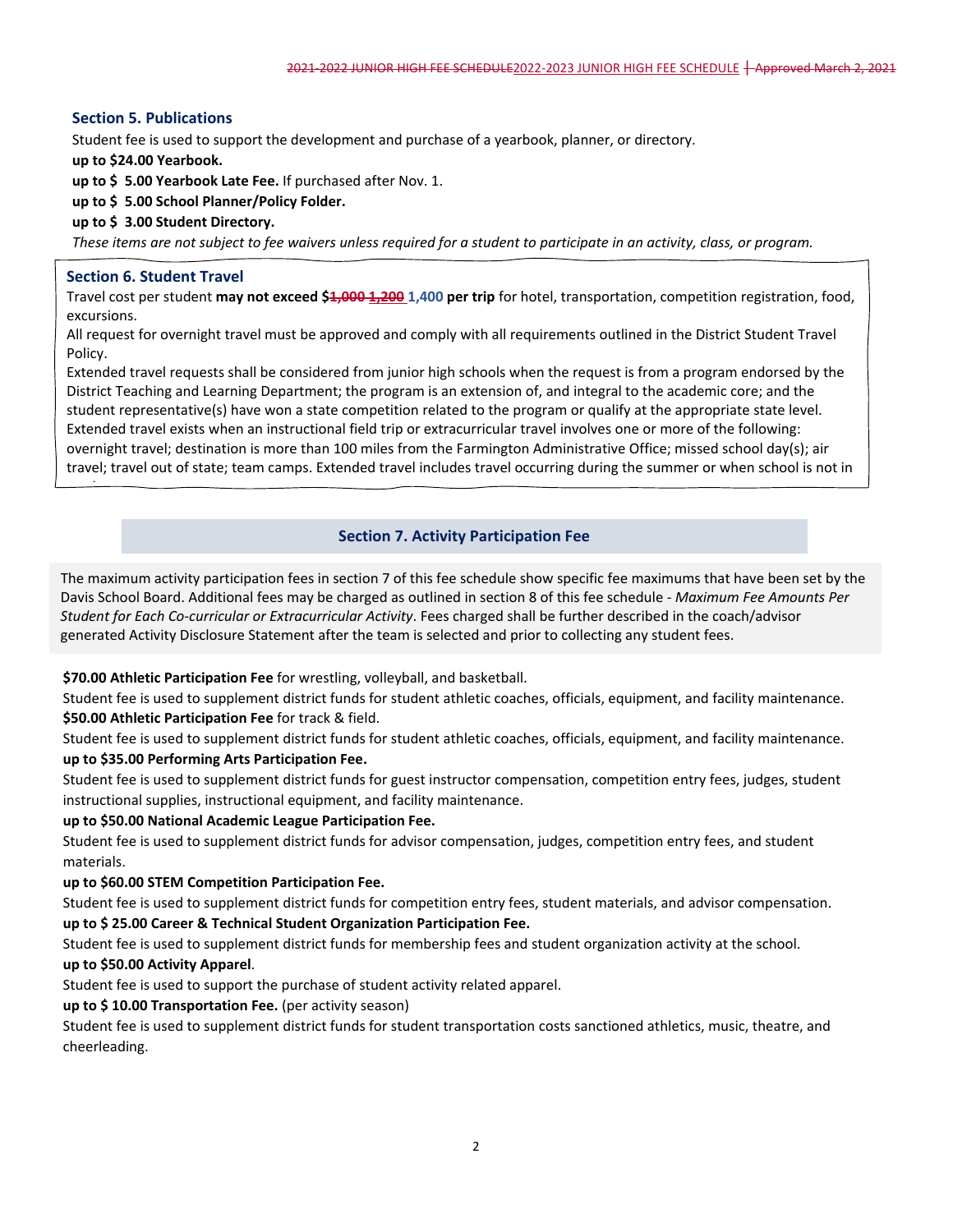#### **Section 7. Activity Participation Fee** *( continued from page <sup>2</sup> )*

#### **up to \$150.00 On‐Campus Clinics.**

Student fee is used to support costs directly related to providing the on‐campus clinic.

**up to \$250.00 Off‐Campus Clinics.**

Student fee is used to support costs directly related to participation in the off-campus clinic.

#### **up to \$ 15.00 School Curricular Club.**

Student fee is used to supplement district funds for club materials and activities.

#### **up to \$ 5.00 Elective Activity Transportation Fee.**

Student fee is used to supplement district funds for student transportation to field trips and activities. up to \$200.00 Officer Sweater. (an officer sweater is not subject to fee waivers unless required for a student's *participation in an activity, class, or program)*

# **up to \$200.00 Performing Music Group Uniform.**

#### **\$200.00 Davis County Youth Symphony.**

Student fee is used to support conductor compensation, clinics, student sheet music, and student activity apparel.

#### **\$200.00 Davis School District All Star Jazz Band.**

Student fee is used to support conductor compensation, clinics, student sheet music, and student activity related apparel.

# **Section 8. Maximum Fee Amounts Per Student for Each Co‐curricular or Extracurricular Activity**

The amount of revenue raised by a student through an individual fundraiser shall be included as part of the maximum fee amount per student for the activity. All fees are subject to fee waivers for eligible students. This maximum amount includes parent generated items.

**Athletic Fee up to \$540 – Per Sport.** This total includes: athletic participation fee, transportation fee, activity related student apparel, off-campus clinics (within the maximum ranges listed in section 7 of this fee schedule). Fees charged shall be further described in the coach generated Activity Disclosure Statement, after the team is selected and prior to collecting any student fees.

THIS TOTAL INCLUDES ALL FEES THAT MAY BE CHARGED (EXCLUDING EXTENDED TRAVEL) FOR – WRESTLING, VOLLEYBALL, BASKETBALL, AND TRACK & FIELD.

**Cheerleading Fee up to \$875.** This total includes: up to \$250 off‐campus clinic, up to \$150 on‐campus clinic, uniform, activity related student apparel, competition fees, guest instructor compensation. Fees charged shall be further described in the advisor generated Activity Disclosure Statement, after the team is selected and prior to collecting any student fees.

**Performing Arts Fee up to \$445.** This total includes: performing arts participation fee, transportation fee, performing music group uniform, student activity related apparel, and on‐campus clinic (within the maximum ranges listed in section 7 of this fee schedule). Fees charged shall be further described in the advisor generated Activity Disclosure Statement, after the group is selected and prior to collecting any student fee

THIS TOTAL INCLUDES ALL FEES THAT MAY BE CHARGED– THEATRE; BAND; COLOR GUARD; CHOIR; DANCE; AND ORCHESTRA.

**National Academic League Team fee up to \$110.** This total includes: national academic league participation fee, transportation fee, performing music group uniform, and student activity related apparel (within the maximum ranges listed in section 7 of this fee schedule). Fees charged shall be further described in the advisor generated Activity Disclosure Statement, after the team is selected and prior to collecting any student fees.